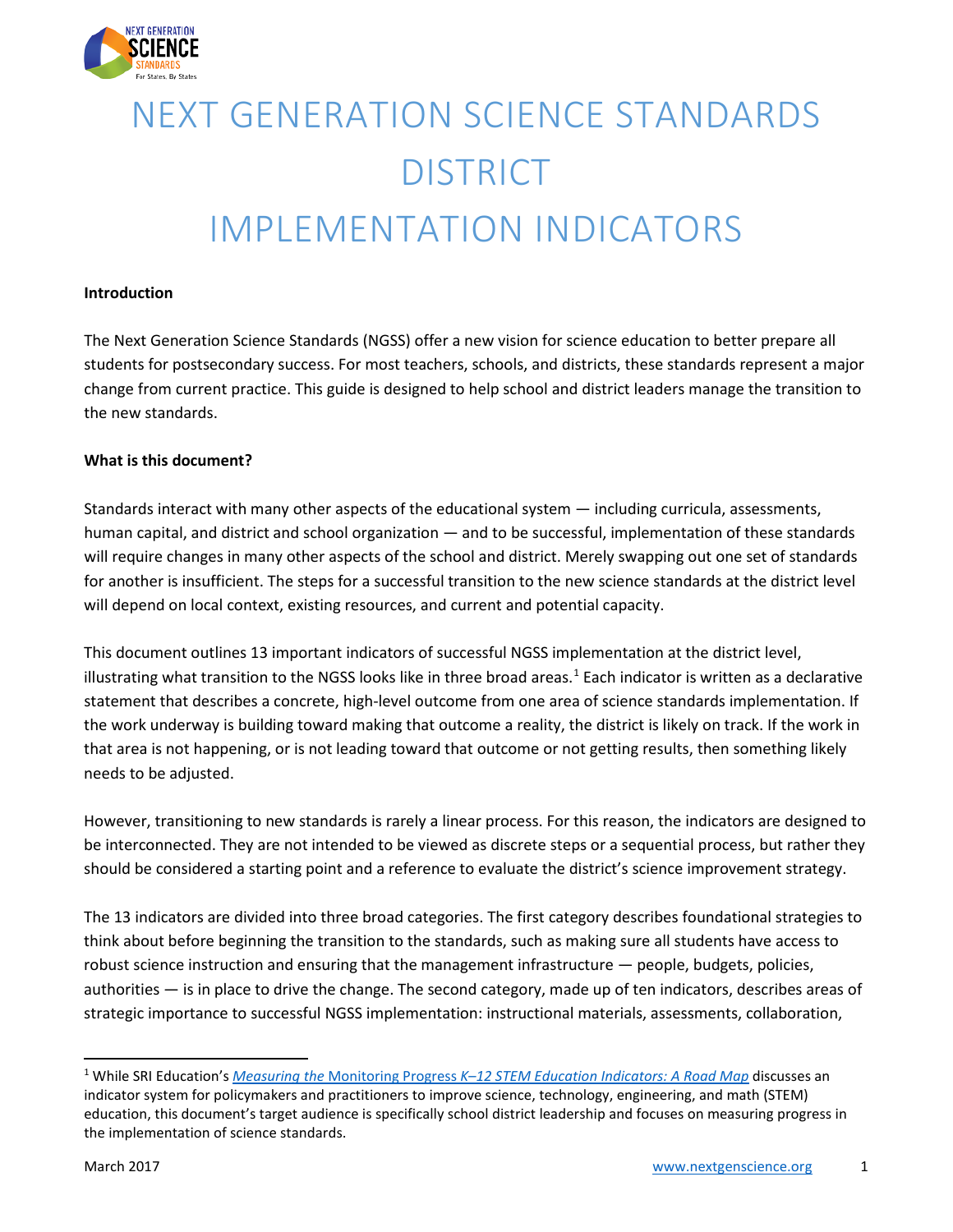

professional learning, communications, and school structures. The document ends with a third category focused on what this work is really about: student outcomes. Outside these three broad categories, the indicators are numbered, but the numbers are for ease of reference only and do not imply an order or hierarchy.

For each of these 13 indicators, this document highlights examples of actions districts can take to define goals and make progress. It is important to note that the examples do not include all the actions a district can take and that some actions may not apply to all districts depending on their specific needs and the amount of local control they possess. Districts can use the example actions in this document or create their own to help monitor progress toward each implementation indicator.

#### **How was this tool developed?**

The indicators and measurable actions in this document are based on recommendations from two sources:

- 1. The *[Guide to Implementing the Next Generation Science Standards](https://www.nap.edu/catalog/18802/guide-to-implementing-the-next-generation-science-standards)*, a 2015 document written by the National Research Council and the Board on Science Education that identifies overarching principles to help guide those charged with developing a plan to implement the NGSS.
- 2. Extensive feedback from the teachers and district leaders who are members of the California K–8 Early Implementation Initiative, a group of 10 districts selected to be the first in the state to begin implementing the new Next Generation Science Standards for California Public Schools K-12, as well as from WestEd's K–12 Alliance. The draft went through several additional reviews by NGSS experts at Achieve and educators, school administrators, and those working at the district level to implement the NGSS around the country (see "Acknowledgments" at the end of this document).

#### **How can a district monitor progress in NGSS implementation?**

It is often said that change is a process that must be managed — it does not occur instantly or without great, sustained, and intentional effort. Making the change to the NGSS will involve a great amount of management, and monitoring progress is an essential component of that work. Monitoring progress allows a district to reflect on current implementation steps, learn about what is working and what is not, identify gaps within the process, and generate evidence of implementation efforts. Tracking district progress provides opportunities for leaders to identify challenges, develop solutions, and create mechanisms for feedback from the participants in the implementation system. These opportunities for feedback allow for the timely and thoughtful refinement of processes and will ultimately increase chances for successful implementation of the NGSS.

As the district determines the most effective actions to take to further NGSS implementation, the actions should be measurable and yield data. Collecting and analyzing these data can help describe the progress the district is making in its journey to NGSS implementation. It can also help the district adjust its implementation plan, leading to a more efficient and thoughtful transition. The data collected can be either quantitative or qualitative; should inform the intended goal; and should be information that can be collected at regular intervals, analyzed in a timely manner, and communicated to key stakeholders. If a district claims to be making progress for any measurable action, it should be able to produce the data to back the claim. If the evidence shows no progress as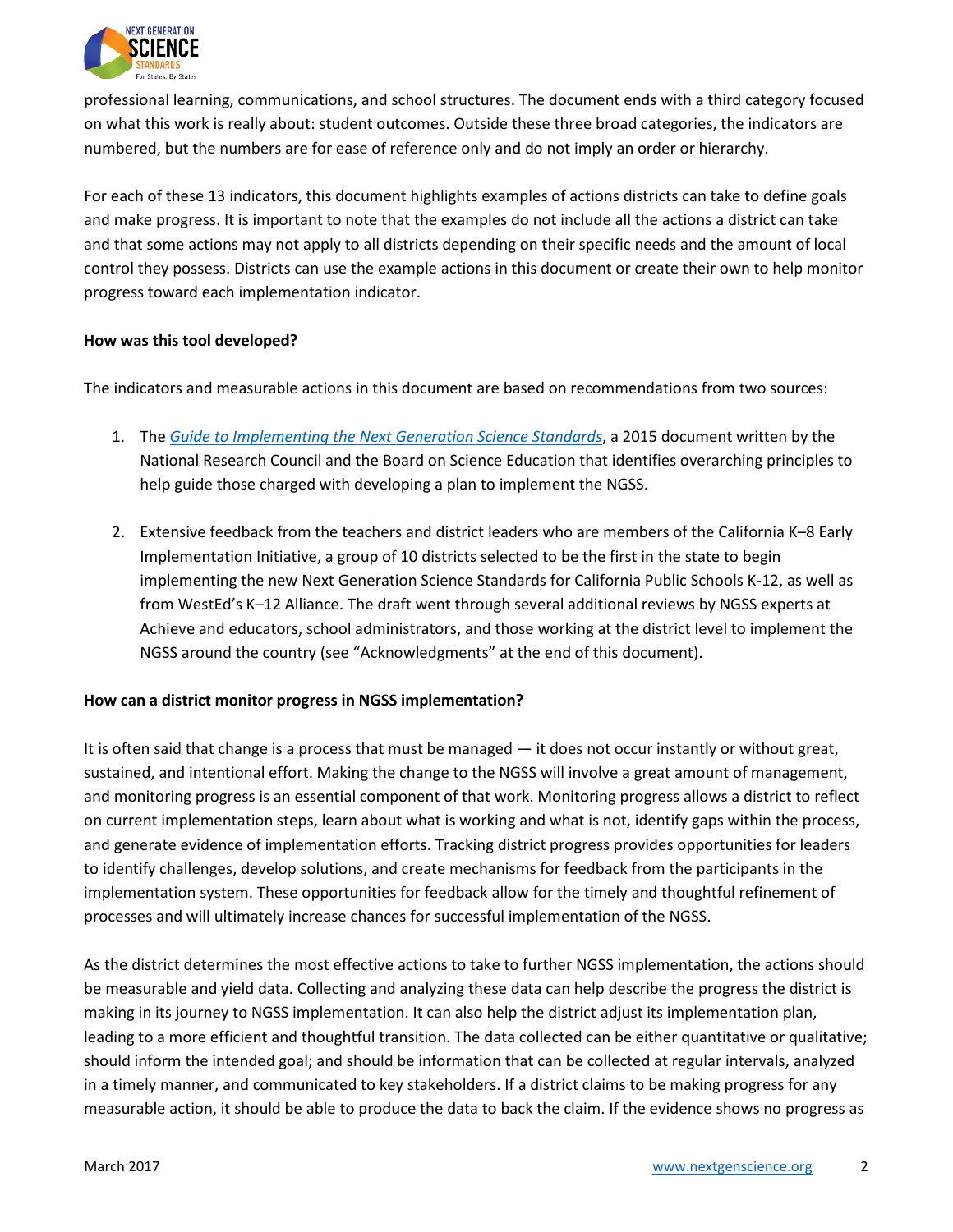

a result of an action the district took to further standards implementation, then the district should reevaluate its strategy or actions taken in that step of implementation.

Measuring progress can be as simple as a yes/no question. For instance, with the example action, "developing partnerships with researchers and postsecondary institutions to support professional learning opportunities," the district could simply monitor whether partnerships with these entities exist or track the number and depth of partnerships. The depth at which a district chooses to monitor progress may depend on capacity and available information. Measuring more detail, however, gives district leadership more information, enabling better decisionmaking and richer external collaboration efforts.

Finally, there are many ways to measure progress, and districts may find it useful to develop a rubric for each indicator that details how far along the district should be for each measurable action at various stages of implementation. *(This document does not include rubrics and is not intended to provide a continuum of implementation stages, but it can be used as a starting point in the development of rubrics by illustrating the areas in which a district should measure progress as well as possible measurable actions to advance implementation.)*

#### **How might district leaders use this tool?**

Educators might use this tool in several ways:

- **Crafting strategies.** Districts that are just beginning their implementation of the NGSS might use this document to help craft strategies and determine priorities for the work over the next few years. By addressing each of the indicators, and by applying some of the example actions, districts will be well on the way to crafting a comprehensive standards implementation strategy.
- **Recalibrating existing strategies.** For districts that have already started implementation of the NGSS, the indicators in this document can be a useful and important mechanism to check on status. Is there progress on each of the 13 indicators? Which efforts are contributing most to that progress? What areas remain underdeveloped or are struggling? Can some of the example actions be applied to accelerate the pace of improvement?
- **Prioritizing science education.** For many districts, improving science outcomes for students is one of multiple goals, and science education leaders are constantly fighting for resources and attention from others within and outside of the system. This guide can be used to argue for support for science education and to push for the often-difficult conversations needed to drive change in school districts.
- **Understanding system issues associated with improving science outcomes.** For state-level leaders, this document can help illuminate some of the challenges districts are facing when crafting and implementing science improvement strategies. For classroom teachers and school-level leaders, this document provides a window to the issues that district-level leaders wrestle with.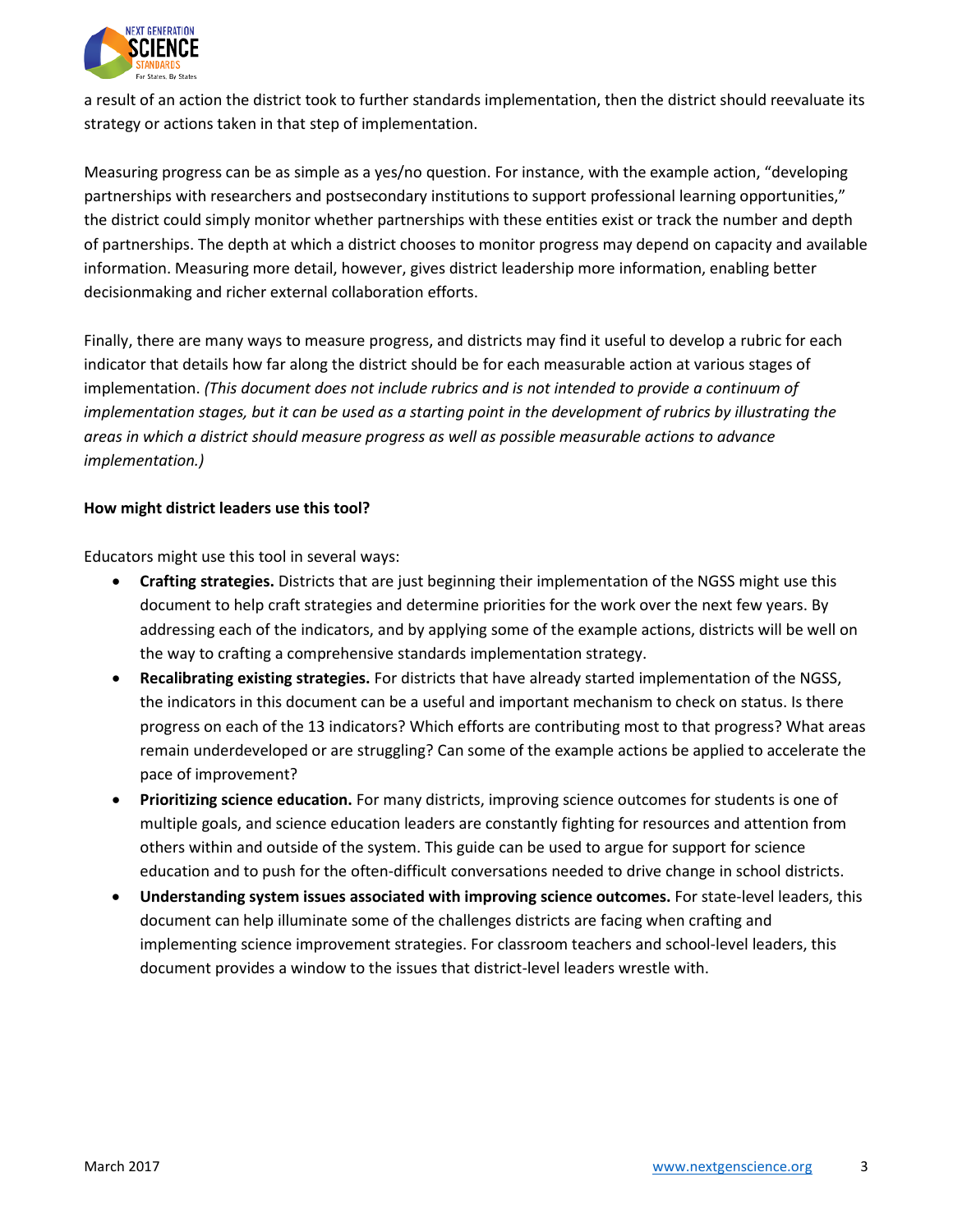

# NGSS District Implementation Indicators

| Foundational<br><b>Strategies</b> | <b>Indicator #1: Equity and Access</b><br>All K-12 students have adequate opportunities to learn science.                                                                                                                                                                                |
|-----------------------------------|------------------------------------------------------------------------------------------------------------------------------------------------------------------------------------------------------------------------------------------------------------------------------------------|
|                                   | <b>Indicator #2: Management</b><br>The district carefully and intentionally manages implementation efforts.                                                                                                                                                                              |
| <b>Essential Strategies</b>       | <b>Indicator #3: Professional Learning for Teachers</b><br>High-quality professional learning opportunities for educators that lead to<br>strong implementation of the NGSS in classrooms are readily available, and<br>educators are consistently participating in these opportunities. |
|                                   | Indicator #4: Professional Learning for School Leaders<br>A high-quality professional learning system is created specifically for K-12 school<br>leaders, and school leaders are consistently participating in these opportunities.                                                      |
|                                   | <b>Indicator #5: Instructional Materials</b><br>Educators use high-quality instructional materials designed for NGSS learning<br>and meet diverse student needs.                                                                                                                         |
|                                   | <b>Indicator #6: Assessments</b><br>Assessments are designed and used to monitor student progress toward<br>proficiency in the NGSS, and schools are held accountable for science<br>performance.                                                                                        |
|                                   | <b>Indicator #7: School Structures</b><br>The district develops course scopes and sequences for implementation of NGSS<br>courses.                                                                                                                                                       |
|                                   | <b>Indicator #8: Internal Communication</b><br>Educators in the district have a common understanding of NGSS<br>implementation.                                                                                                                                                          |
|                                   | <b>Indicator #9: Community Communication</b><br>The community understands the shared goal of improving science education and<br>the transitions associated with implementation of new science standards.                                                                                 |
|                                   | Indicator #10: Leadership Collaboration with Other Districts<br>The district implementation leadership team collaborates with other districts to<br>support NGSS implementation and shares solutions to common problems.                                                                 |
|                                   | <b>Indicator #11: Educator Collaboration Within and Across Districts</b><br>Educators collaborate with other educators within and across districts.                                                                                                                                      |
|                                   | <b>Indicator #12: Partnerships with External Organizations</b><br>The district partners with external organizations for implementation support.                                                                                                                                          |
| <b>Results</b>                    | <b>Indicator #13: Student Outcomes</b><br>Student outcomes show evidence of three-dimensional science proficiency and<br>engagement in science.                                                                                                                                          |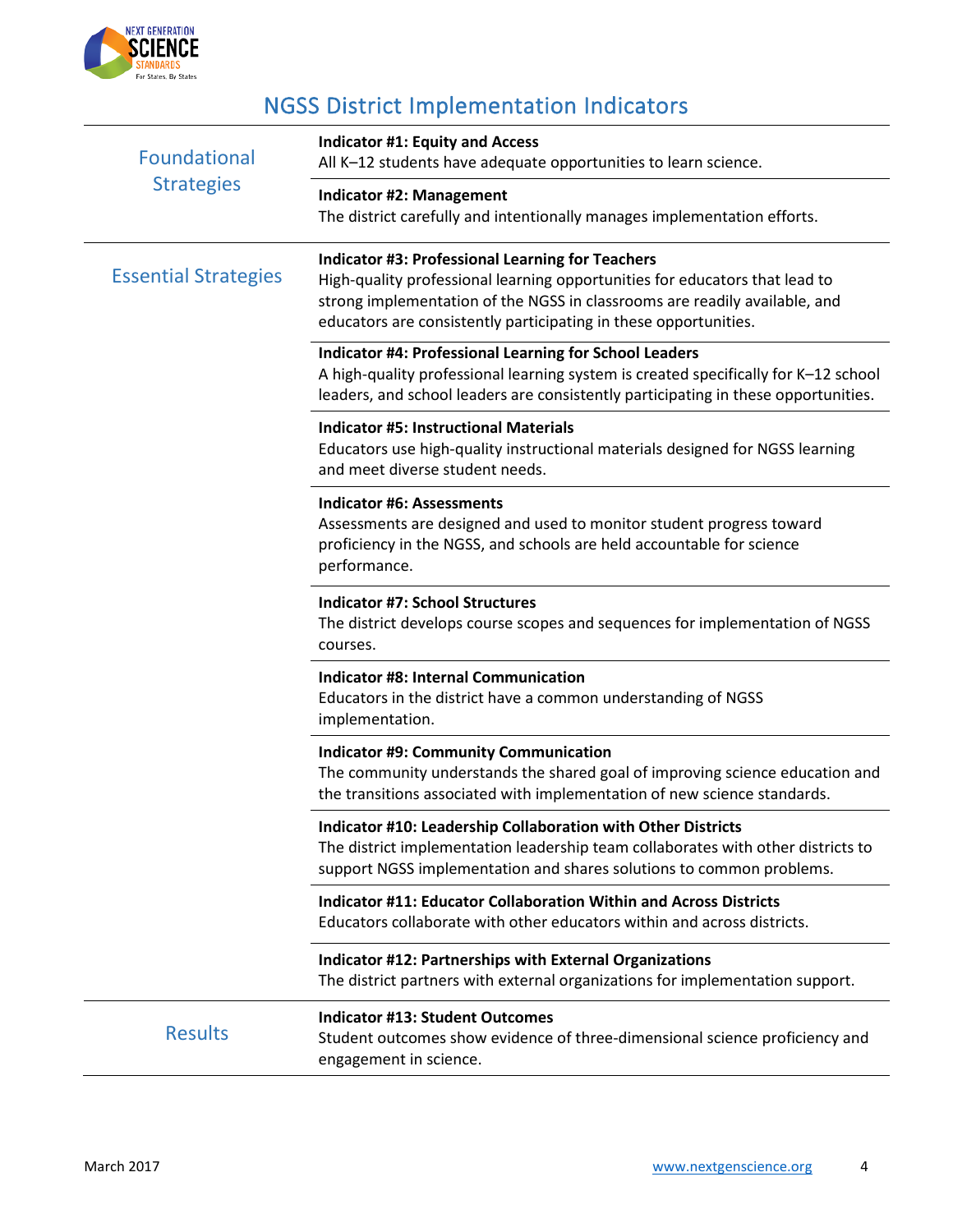

# **FOUNDATIONAL STRATEGIES**

#### **INDICATOR #1: EQUITY AND ACCESS**

#### All K–12 students have adequate opportunities to learn science.

The NGSS are designed for all students, and an essential part of implementation is ensuring that all K–12 students are receiving adequate science instruction. For example, in elementary school, time for science is often lost because of emphasis placed on other content areas. Therefore, allocating adequate instructional time specifically for science and highlighting its importance to schools and the greater community is important for districts. There are many examples of certain students being discouraged or prevented from taking higher-level courses in science despite adequate preparation or of certain schools within a district receiving a disproportionate amount of the resources for teachers, facilities, or support. Attending to those issues is paramount if every child is to learn the science necessary to be successful in the future.

- Allocating quality instructional time and resources for science for all K–12 students, including:
	- o Ensuring appropriate science course offerings, including course prerequisites, in middle and high school so that all students have access to all standards; and
	- o Providing appropriate science instructional time and classroom materials for all students in elementary school.
- Examining teacher needs to offer opportunities for all high school students to take courses in all of the NGSS disciplines.
- Ensuring that teachers who are working with particular groups of students including not only students who are English language learners, have special needs, or are not performing on grade level but also gifted and talented students — provide those students with appropriate science instructional support.
- Using research- and practitioner-informed criteria to determine the qualities of instructional materials that can best support diverse students (e.g., the materials include authentic and meaningful learning scenarios for students from various backgrounds and experiences).
- Monitoring course enrollment patterns, grades, and assessment scores disaggregated by subgroup and adjusting strategies if gaps persist.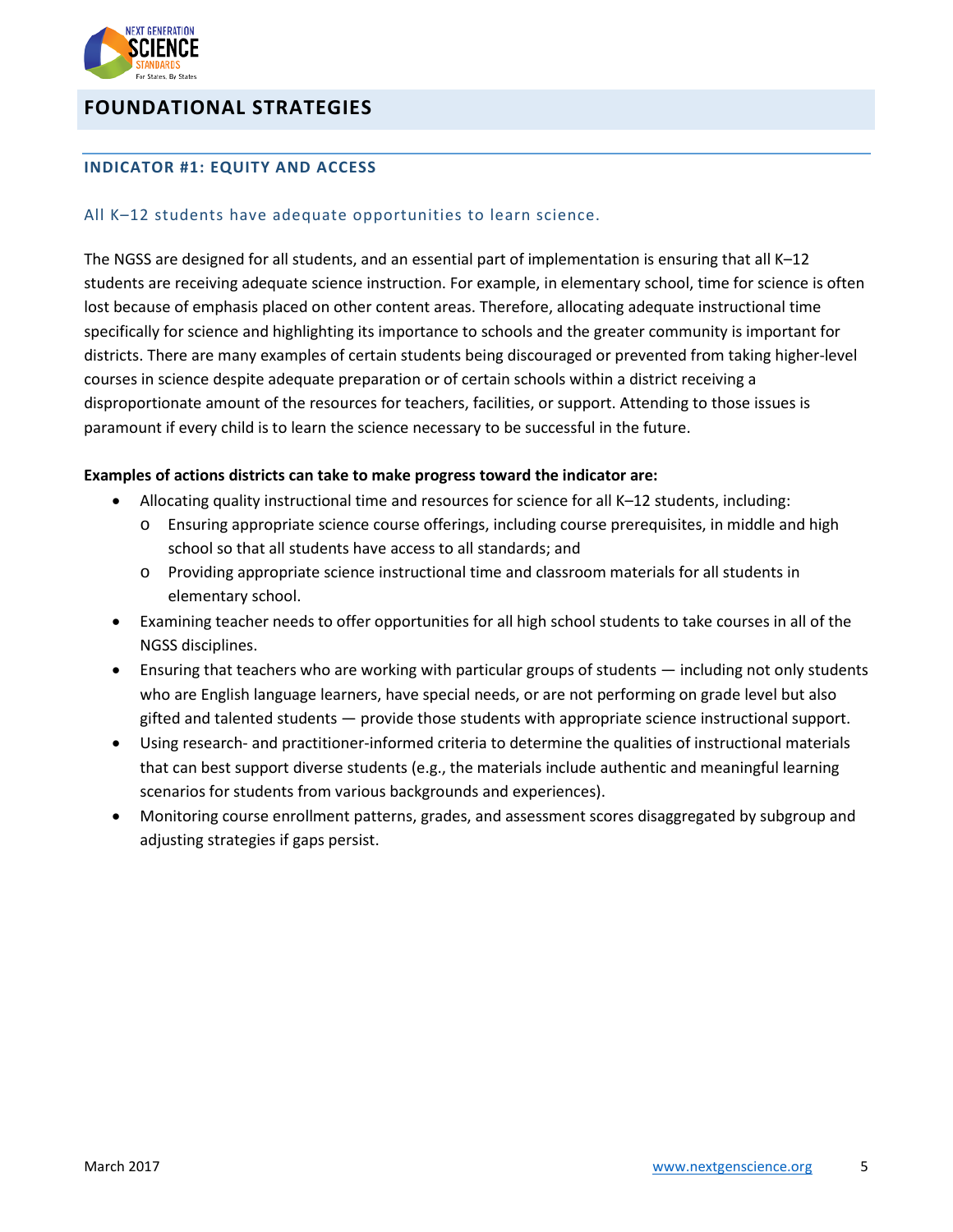

#### **INDICATOR #2:** MANAGEMENT

#### The district carefully and intentionally manages implementation efforts.

A district's transition to the NGSS is a considerable task involving years of work and the participation of many people within and around the district. Essential to the transition is a central office leadership team coupled with site-based leadership, consisting of individuals who collectively have the managerial authority to make changes such as setting budgets and hiring staff, expertise in science and science instruction, and the ability to communicate clearly with both internal and external stakeholders. Especially in a large district, establishing an inclusive, dedicated team to lead the NGSS implementation efforts and adjust them accordingly along the way can help the process be more effective in areas such as professional learning, instructional materials evaluation and selection, and communications. The leadership team should include members from both the district and school levels, education professionals who are engaged in implementation efforts, and a representative from an external partnership (e.g., a science center or science, technology, engineering, and math [STEM] coalition).

The team needs a clearly documented strategy that describes goals for science instruction and student learning and explains how the district will reach those goals. The strategy should ensure that adequate time, funding, and resources are available for sustainable implementation. Careful monitoring of the work is equally important, as new information and progress will inevitably drive changes in strategy and plans. Districts need to collect data about ongoing implementation and have a mechanism to analyze and learn from those data so that the strategy can be improved as implementation takes place.

- Establishing a science leadership team that collectively:
	- o Represents the district office, schools, educators, administrators, and multiple content areas (e.g., not only science but also mathematics and English language arts);
	- o Has expertise in the previous science standards, the NGSS, instructional materials, assessments, communications, budget, policy, equity and access, and professional learning;
	- $\circ$  Can communicate effectively with stakeholders inside and outside of the district;
	- o Can liaise with other districts and other education networks to share information;
	- o Has the authority to make district-level policy decisions about implementation; and
	- o Has experience with and an understanding of managing systemic change.
- Creating and publicizing science strategic plans with timelines and budgets for the enactment of the NGSS. Plans should have clear annual goals and address:
	- o Educator and school leader professional learning;
	- o Instructional materials selection and refurbishment;
	- o Development and analysis of assessments and a timeline for implementation;
	- o Internal and external communications content and mechanisms;
	- o Collaboration with external partners, other districts, and among schools
	- o School structures, including opportunities for all students to learn science; and
	- o Time, funding, and resources for sustainable implementation.
- Establishing policies, systems, and routines that can monitor progress on science strategic plans and implementation efforts and adjust steps based on feedback and evidence.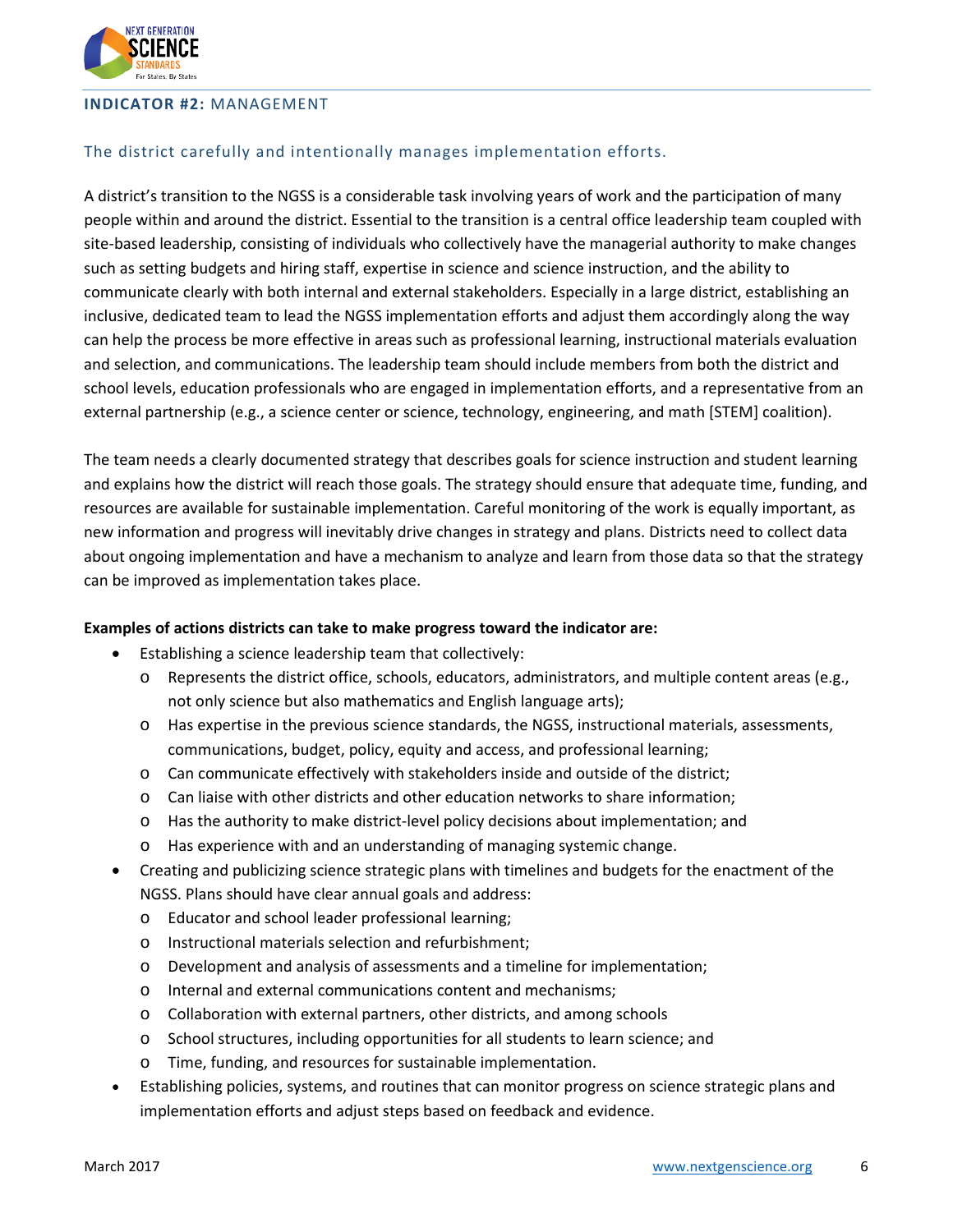

# **ESSENTIAL STRATEGIES**

#### **INDICATOR #3: PROFESSIONAL LEARNING FOR TEACHERS**

High-quality professional learning opportunities for educators that lead to strong implementation of the NGSS in classrooms are readily available, and educators are consistently participating in these opportunities.

To successfully implement any new standards, teachers at all levels will need to learn a great deal. Due to the increased complexity of the standards, many teachers will need more science content knowledge. Most teachers will need to learn deeply about three-dimensional learning and how to foster it within a classroom, and they will need time to practice teaching three-dimensional activities and learn from their efforts. Indeed, a hallmark of a great teacher is constant improvement, always learning more and working to incorporate that knowledge to deliver stronger results for students. These learning opportunities for educators should be developed in connection to the learning opportunities for school leaders, if possible.

- Identifying which grades, courses, and teachers should receive formal professional development support in which years in conjunction with the district's K–12 science improvement strategy. Over the course of the NGSS implementation, all teachers will need considerable professional development.
- Reviewing teacher contracts, district policies, school routines, and school schedules in conjunction with school and district leadership to maximize opportunities for teacher learning, including using already available structures such as collaborative teams for professional learning.
- Developing the structure and plan for a continuous professional learning system about teaching the NGSS for all K–12 science educators with the goal of providing about 100 hours per teacher per year. Such a plan should build on the characteristics of quality professional learning. For example, it should:
	- o Be differentiated by content, grade level, and experience level of the teacher;
	- o Provide multiple, coherent learning opportunities for educators throughout the school year;
	- o Include educators in the planning process;
	- o Build in feedback mechanisms to allow for improvements and adjustments to the professional learning system;
	- o Focus on developing the content knowledge of all involved; and
	- $\circ$  Create opportunities for collaboration within school and across schools.<sup>[2](#page-6-0)</sup>
- Monitoring how many science educators are participating in which professional learning opportunities.
- Developing or adopting criteria to select or create appropriate professional learning opportunities.
- Creating and executing a plan to recruit and train K–12 science professional development leaders and facilitators from within the district.

<span id="page-6-0"></span> <sup>2</sup> See Suzanne M. Wilson's 2013 report, *Professional Development for Science Teachers,* for more information. <http://science.sciencemag.org/content/340/6130/310>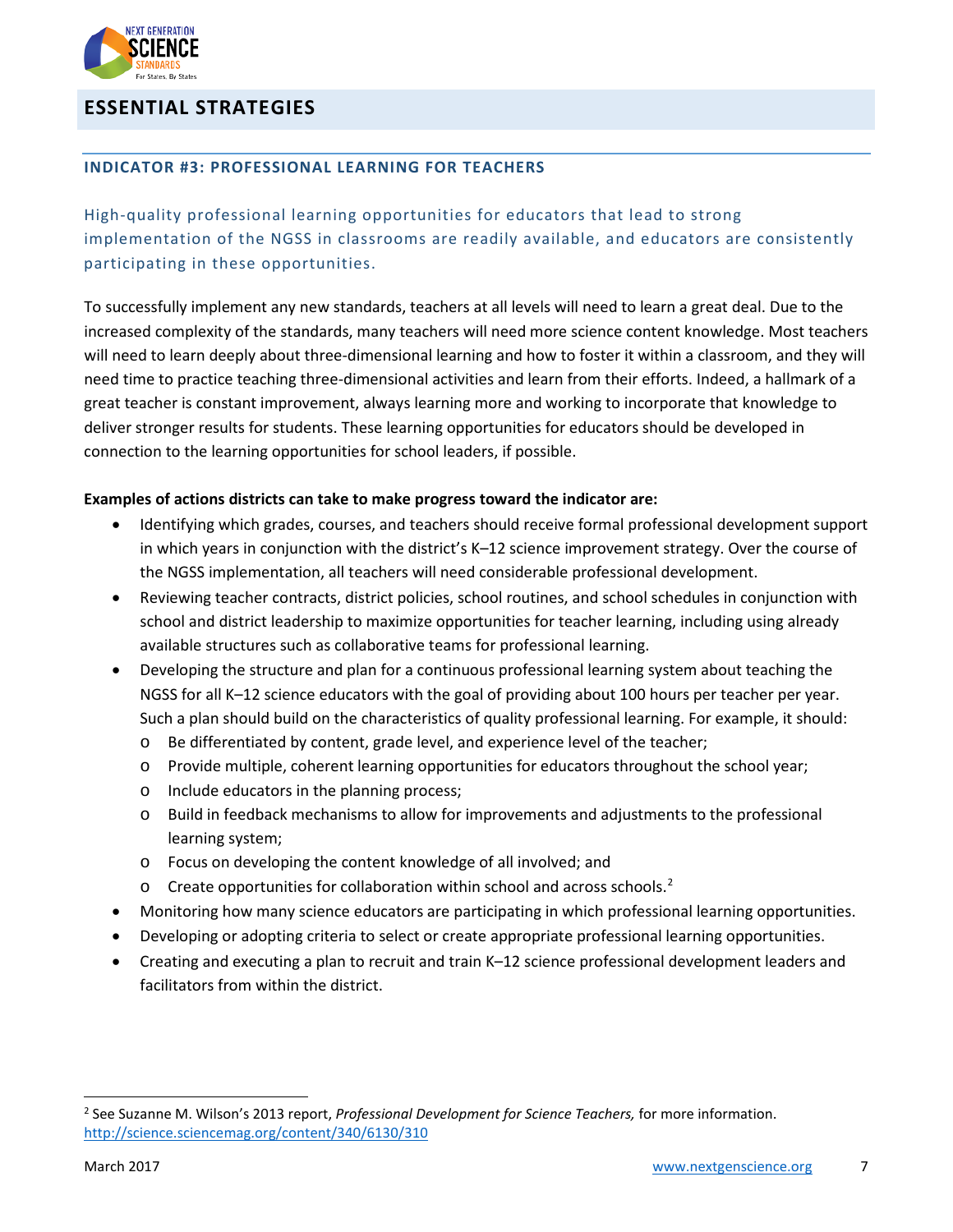

#### **INDICATOR #4: PROFESSIONAL LEARNING FOR SCHOOL LEADERS**

# A high-quality professional learning system is created specifically for K–12 school leaders, and school leaders are consistently participating in these opportunities.

School leaders must have a comprehensive understanding of how the NGSS are similar to and different from the district's previous science standards and of how the various components of the district's science strategy can work to increase science learning for students. For most school leaders — deans, assistant principals, department chairpersons, principals, curriculum coordinators, instructional coaches, and the like — this will require access to continuous professional learning opportunities that allow them to understand and increase their comfort with science as a discipline; experience and engage with the instructional changes required by the new standards; and clearly understand their role in implementing the district's science strategy, including observing science classrooms, allocating resources, and working with external partners.

- Developing the structure for a continuous, multiyear professional learning system for K–12 school leaders that:
	- $\circ$  Is accessible to the full range of school leaders in the district, including experienced leaders, newer leaders, leaders from different school levels, and leaders in different roles;
	- o Provides multiple learning opportunities throughout the school year; and
	- o Includes feedback mechanisms to allow for improvements and adjustments to the professional learning system, including identifying what is working well and how to improve.
- Articulating the roles and decisions for school leaders in conjunction with the district's science strategy, including:
	- o The aspects of science teaching and learning that are decided at the classroom level (e.g., lesson plans), school level (e.g., benchmark assessment tasks), and district level (e.g., instructional materials, course sequences);
	- o The roles of external partners so that school leaders know and understand how to work with partners collaboratively to improve science outcomes for students;
	- o The school-level resources that should focus on science instructional improvement; and
	- o The classroom, school, and district data that should be used for structuring teacher conversations and for managing improvement.
- Ensuring that school leaders understand and support instructional changes by:
	- o Discussing and dissecting examples of three-dimensional learning;
	- o Engaging in active reflection and analysis to understand the shifts of the NGSS;
	- o Illustrating what the NGSS look like in the classroom, therefore increasing an administrator's confidence to observe science classrooms and discuss content;
	- o Modeling how to structure teacher conversations and feedback around student and school-level data about science performance; and
	- o Providing examples of ways school leaders can support their teachers and students (e.g., providing time for collaboration, grade-level team meetings, and/or professional learning communities).
- Monitoring the participation and quality of each professional learning opportunity.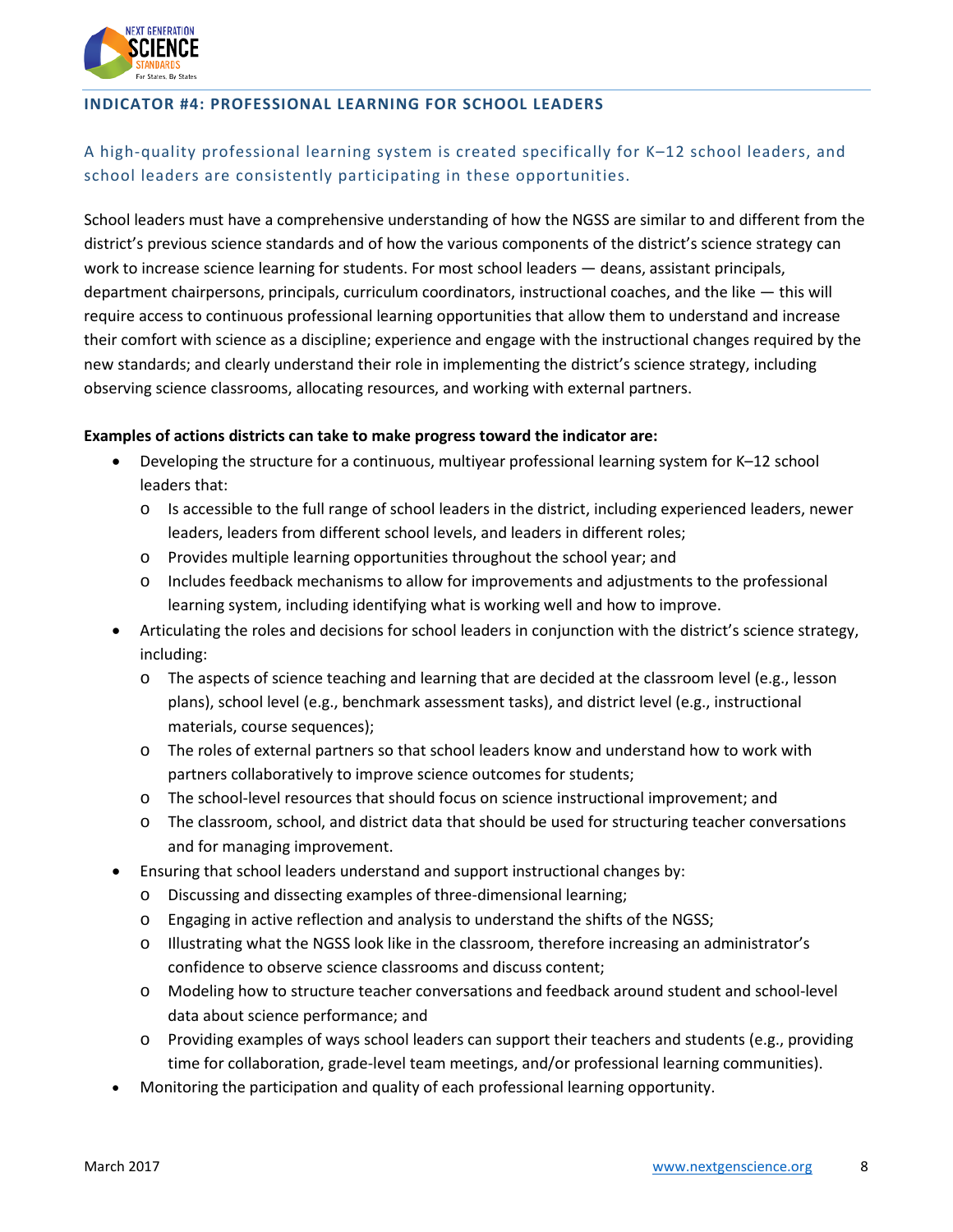

#### **INDICATOR #5: INSTRUCTIONAL MATERIALS**

### Educators use high-quality instructional materials designed for NGSS learning and meet diverse student needs.

Science educators need access to robust tools to help organize course material, plan units, and design daily lessons. With the NGSS, robust instructional materials are even more important, as three-dimensional learning requires changes that are significantly different from previous instructional practice and not particularly well supported by the most common textbooks. Robust instructional materials are educative for both teachers and students — so as students learn science, teachers understand better the disciplinary core ideas, scientific practices, and cross-cutting concepts. Ultimately, for the vast majority of teachers and districts, writing their own instructional materials will not be nearly as feasible as partnering or purchasing well-designed ones.

During the transition to the NGSS, however, while fully aligned NGSS material is lacking, supporting educators who often must modify existing materials is important to support this vision that all students can succeed in science and be ready for college, careers, and citizenship upon completion of high school.

- Creating an inventory of existing science instructional materials to identify which tools are currently used in which ways in which schools.
- Articulating beliefs and policies around procurement that value the purchase and use of aligned, highquality instructional materials, balancing the needs for systemwide coherence with teacher and school autonomy.
- Developing transition plans to accommodate immediate needs for instructional materials while materials designed for the NGSS may be difficult to find or are still in development. This may mean focusing initially on particular aspects of the NGSS, particular pedagogies (such as writing), particular routines (e.g., grade-level meetings), or particular units instead of whole courses until better-quality materials are available.
- Providing and using objective criteria to evaluate instructional materials for alignment with the NGSS, including using research- and practitioner-informed criteria to determine the qualities of instructional materials that can best support diverse students.
- Training educators involved in the instructional materials adoption process to evaluate existing and new instructional materials for alignment with the NGSS.
- Developing procurement strategies, funding plans, communications plans, and/or platforms to ensure that educators have access to instructional materials designed for the NGSS.
- Adopting or recommending instructional materials that:
	- o Focus student learning on explaining engaging phenomena or solving problems;
	- o Explicitly include supports that can engage diverse learners and are accessible to all students; and
	- o Build on existing effective classroom strategies for engaging diverse student groups.
- Evaluating and addressing the laboratory and refurbishment needs of selected materials.
- Connecting instructional material support with the district's professional learning system.
- Evaluating outcomes of students (i.e., end-of-course assessments, common exams, student work) to determine whether materials are leading to effective instruction in the classroom.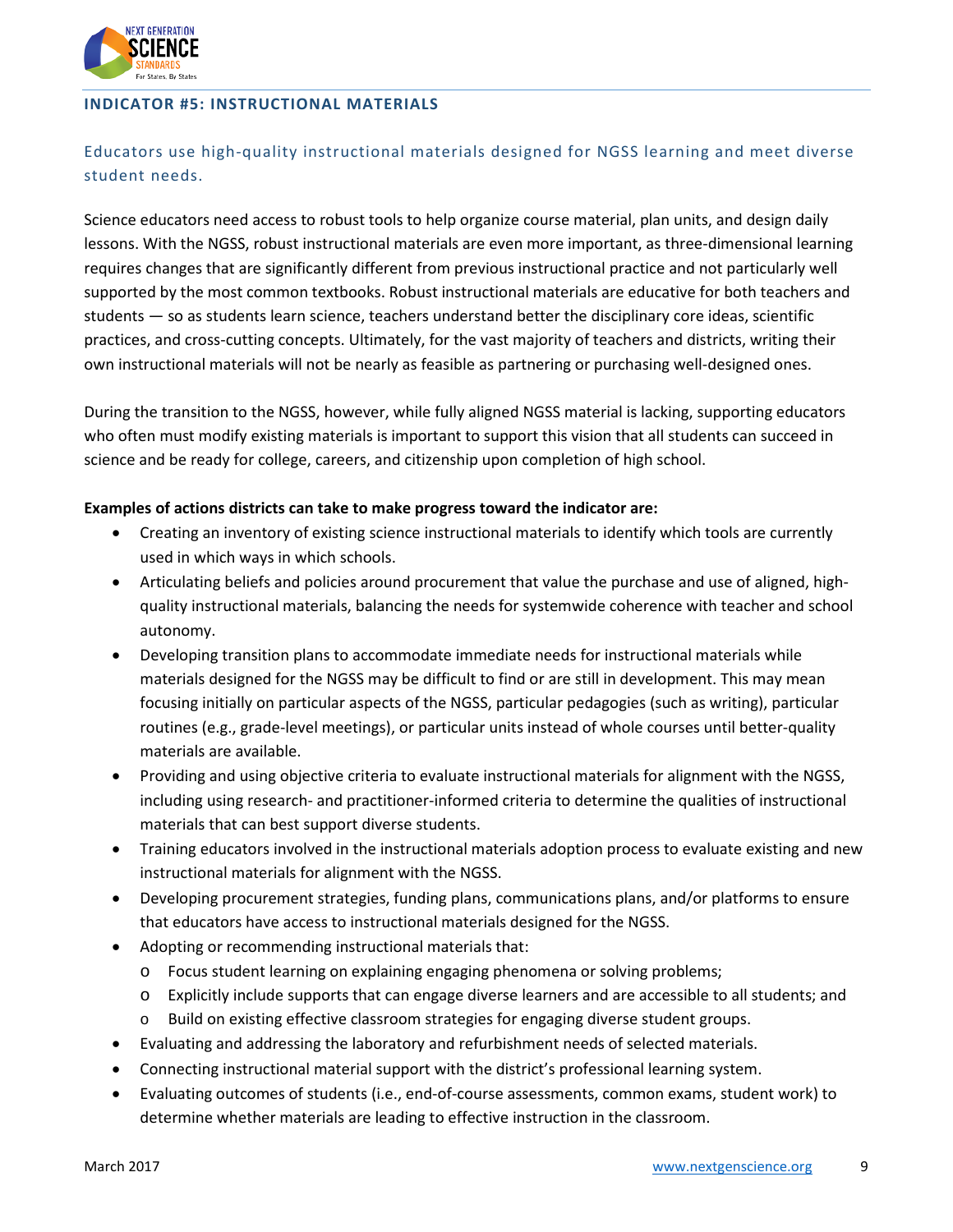

#### **INDICATOR #6: ASSESSMENTS**

# Assessments are designed and used to monitor student progress toward proficiency in the NGSS, and schools are held accountable for science performance.

All assessments should be used to improve outcomes for students. The NGSS require that educators and students take a different approach to learning and meet more rigorous targets than those set by former state standards. Assessments provide critical information to stakeholders — primarily students, teachers, and parents — within a district about how implementation activities are supporting all students in meeting these new learning goals, provided that educators are able to interpret and use the feedback from assessments effectively. Procuring robust assessments is important; establishing mechanisms and routines is equally or more important so that educators can learn from the resulting data to improve their craft. Districts should consider using data from a wide range of assessments for their improvement and transition efforts — from teacher-created quizzes to end-of-course exams to the federally required grade-band science testing. Assessments should be designed for the standards that are being implemented in classrooms, and they should serve a clear and specific purpose.

Assessments designed for three-dimensional standards are themselves a work in progress, and high-quality, fully aligned science assessments are unlikely to be readily and commercially available in the very near future. Districts will need to decide how best to contend with this reality, including using varied assessments together to provide feedback on implementation progress; building continuous improvement plans into all assessment development efforts; and exploring additional mechanisms to signal the importance of science learning for all students, such as the inclusion of science as part of the district's accountability system (in test-based or nontestbased ways).

- Aspiring and working toward the use of an assessment and monitoring system designed to measure student proficiency in NGSS performance expectations that:
	- $\circ$  Consists of assessments that reflect the major shifts and innovations of the NGSS (e.g., phenomenon/problem-driven, three-dimensional learning, inclusion of engineering) and are intentionally designed for a variety of different purposes;
	- o Includes a variety of opportunities for students to demonstrate their competencies, including formative and summative classroom-embedded performance tasks (e.g., written, oral, interactive) as well as larger-scale assessment opportunities;
	- o Uses student work (including from classroom tasks) to guide the development, evaluation, and interpretation of high-quality and aligned assessment tasks at all levels of the assessment system within the district;
	- o Includes time and mechanisms so teachers and school leaders can regularly analyze and learn from the assessment data and student work to improve their craft and improve implementation efforts (e.g., instructional materials adoption);
	- o Is appropriately coherent so that meaningful comparisons can be made across classes, courses, and schools; and
	- o Produces sufficient information that can be used together to provide stakeholders with a complete and actionable view of student, classroom, and school progress toward the NGSS for all students.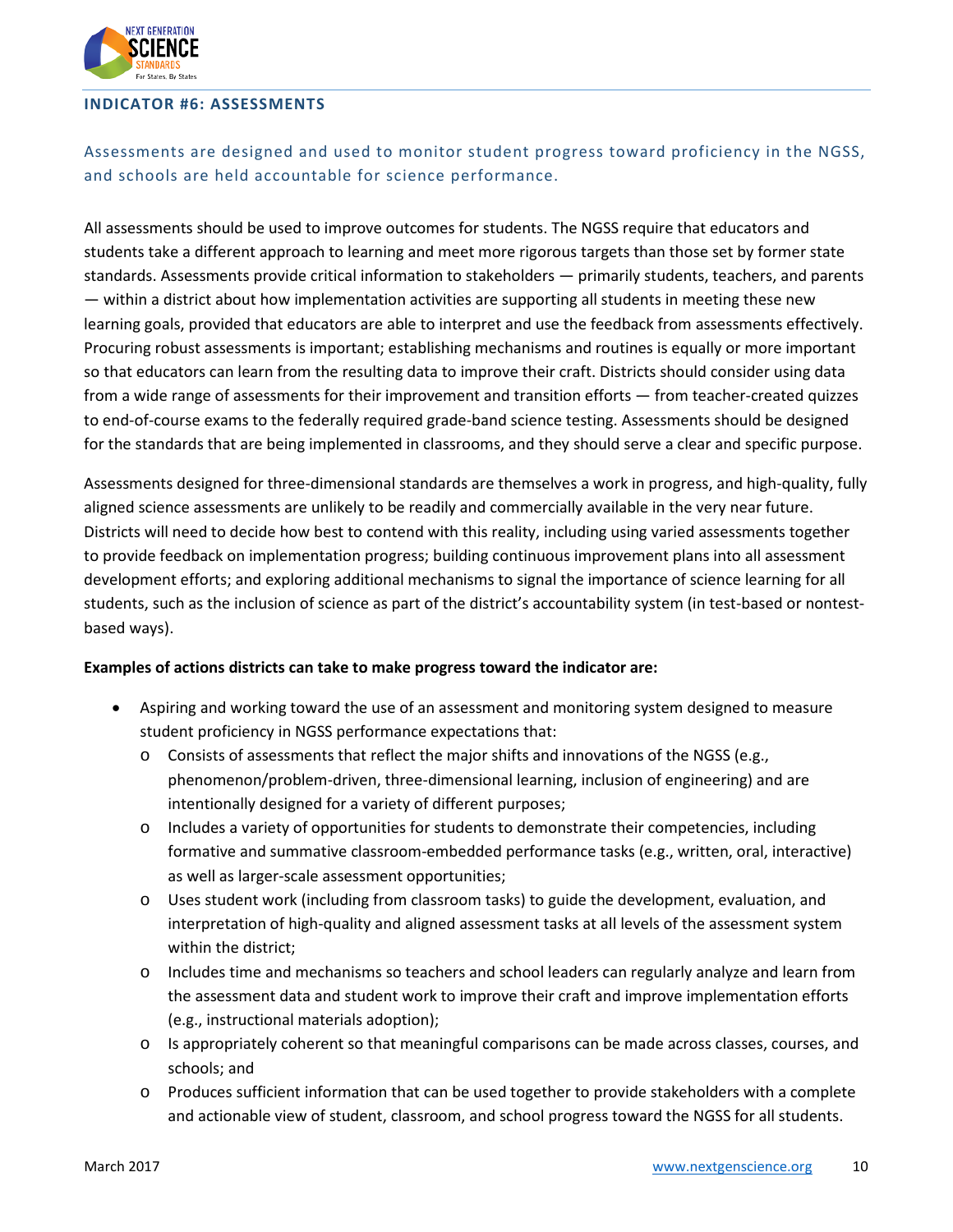

- Making science part of the district accountability framework to reinforce the need for high-quality, three-dimensional science instruction in every grade.
- Intentionally articulating to all stakeholders the particular purpose and intended use of each assessment related to monitoring and reporting student and program progress toward the NGSS, paying particular attention to ensure that students and educators are not overburdened.
- Supporting educators with professional learning opportunities to ensure that educators:
	- o Can develop formative and summative assessments as necessary and integrate them into instruction; and
	- o Know how to use assessment data to monitor and inform instructional activities intended to help all students meet learning goals, including students with diverse backgrounds and needs.
- Reviewing school and district performance on common assessments and using the results to make decisions about and improvements in resource allocation and/or policies, paying particular attention to data disaggregated by subgroup to address equity concerns.
- Consistently integrating the analysis of student work samples into assessment data evaluation systems.
- Facilitating partnerships with other schools or districts for technical and strategic support and to share assessment resources (e.g., item task bank, common tasks, shared professional development opportunities).
- Developing and implementing district assessment systems that value and intentionally support continuous improvement, including the improvement over time of assessments themselves.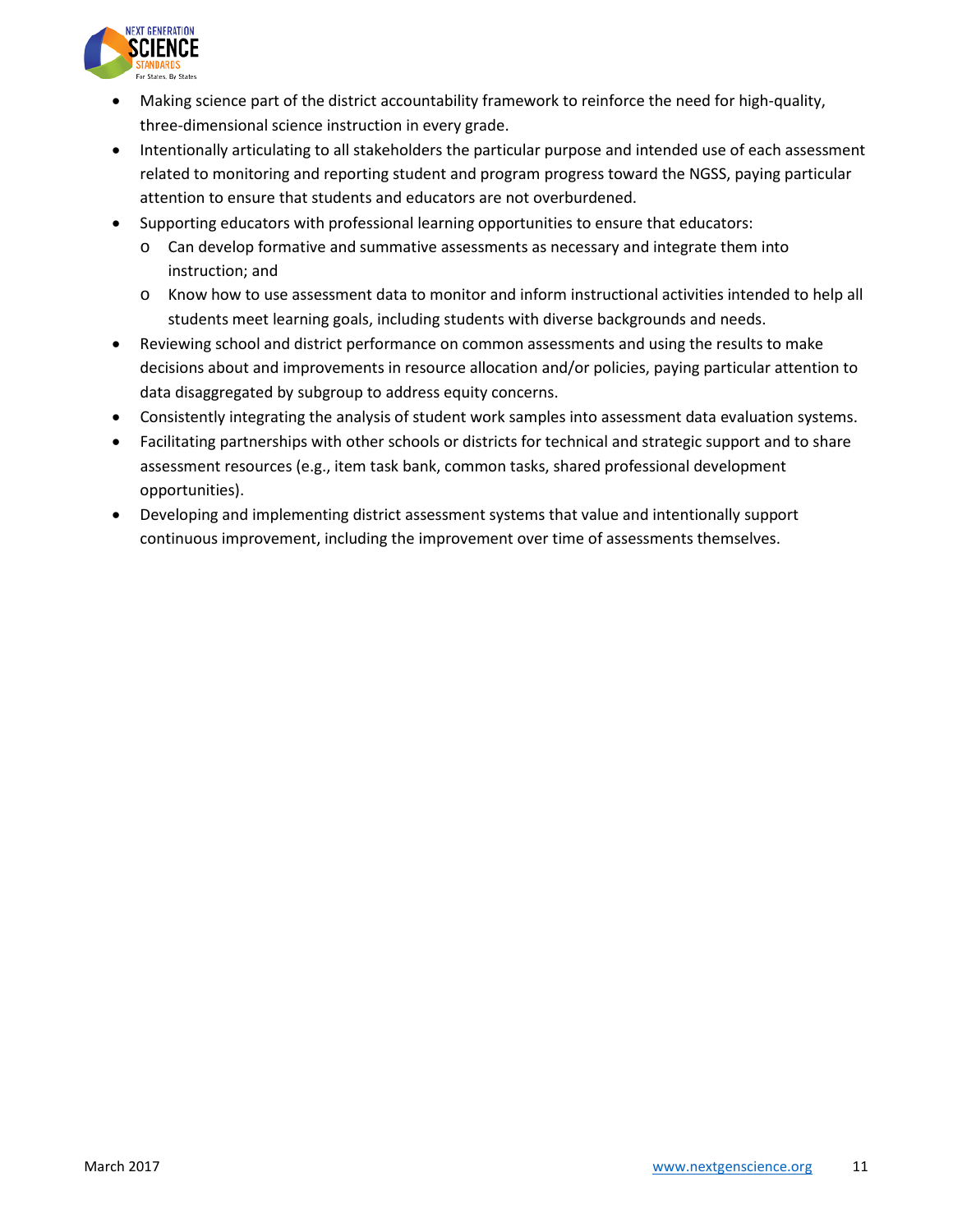

#### **INDICATOR #7: SCHOOL STRUCTURES**

#### The district develops course scopes and sequences for implementation of NGSS courses.

The middle and high school standards in the NGSS are grade banded, and while some states may have adopted or recommended specific course models, districts need to decide how to organize the standards into courses. The courses need to be designed at levels of complexity that are developmentally appropriate for students to build knowledge both within a course and over the sequence of courses.

For all courses, it should be clear which students have access to those courses at what times and how prerequisite knowledge and skills will be determined. When creating such pathways, districts need to remember the equity concerns of Indicator #1.

- Making decisions about the scope and sequence of science courses in middle and high school that may involve:
	- o Developing middle or high school course pathways that align with the NGSS and are designed with coherent progressions of student knowledge (e.g., integrated NGSS course pathways that are not discipline specific);
	- o Aligning secondary course offerings with district and state graduation requirements and postsecondary opportunities at two- and four-year institutions;
	- o Coordinating the placement of standards into courses in mathematics and English language arts;
	- o Examining teacher needs to offer opportunities for all high school students to take courses in all of the NGSS disciplines; and
	- o Providing a larger scope of science learning opportunities through elective STEM or career technical education (CTE) courses, such as health sciences or manufacturing systems.
- Creating a plan for the transition to a new course scope and sequence.
- Tracking course enrollment, grade, and completion outcomes by subgroup to evaluate district and student needs.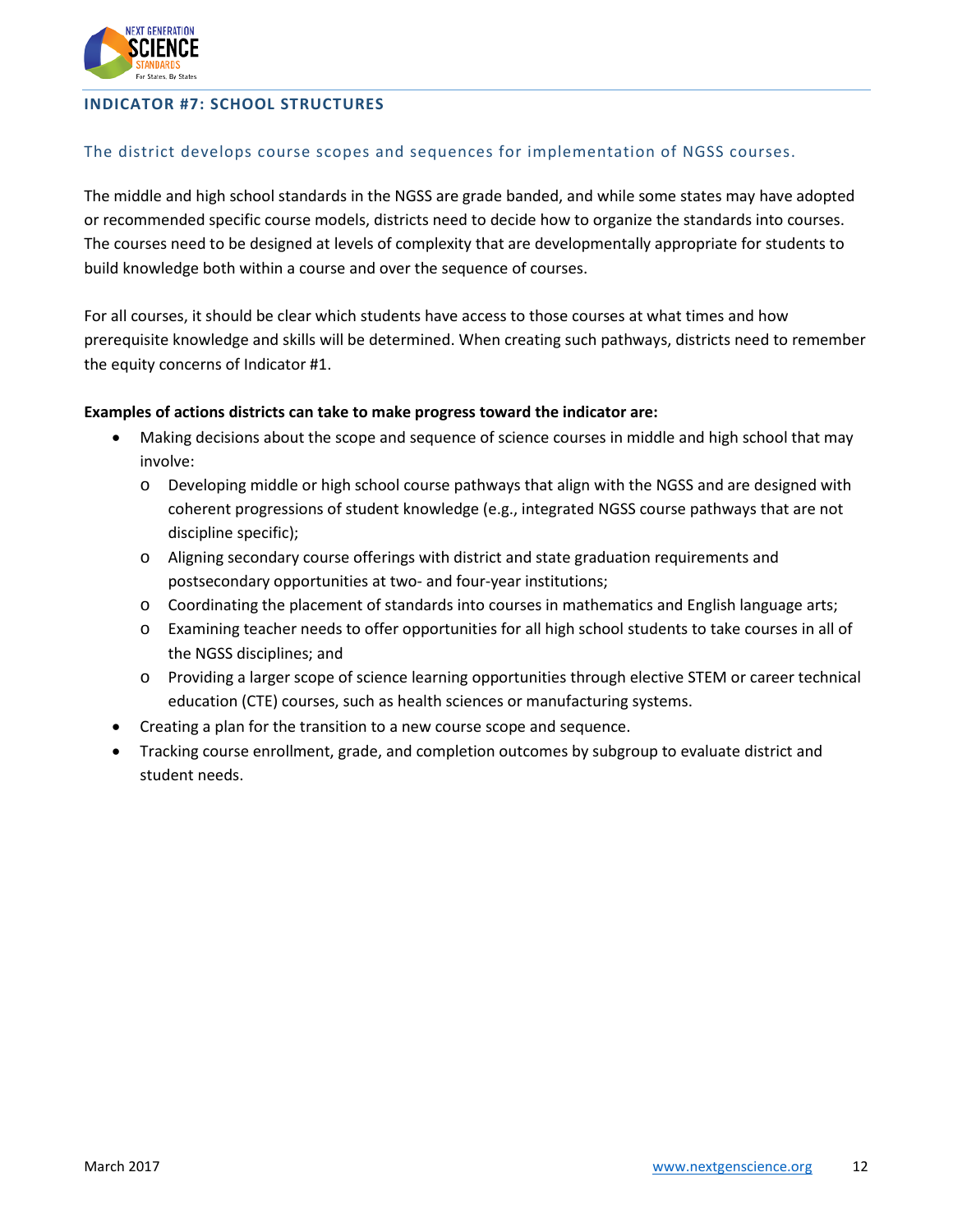

#### **INDICATOR #8: INTERNAL COMMUNICATION**

#### Educators in the district have a common understanding of NGSS implementation.

Districts are organizationally situated between state departments of education and schools. Creating a common understanding among these three levels of the transitions associated with implementing the NGSS is essential leaders in all organizations need to know how their work can support implementation. Districts should ensure that they are sharing timelines and transition plans with their schools and that there is a channel of communication from the schools back to the districts. During the planning and execution of the transition, districts should be regularly and routinely seeking input from school leaders and educators.

- Crafting a strategic plan to improve science instruction districtwide and sharing that plan widely.
- Gathering feedback from school leaders and educators to inform:
	- o The development of transition plans; and
	- o The progress and effectiveness of ongoing transitions.
- Communicating transition plans with school leaders and educators, including:
	- o The multiyear timeline for implementation;
	- o Changes to assessment plans and structures;
	- o Changes in instructional materials;
	- o Changes in course scope and sequence for science courses;
	- o Changes in collaboration time and school culture; and
	- o Professional learning opportunities for school leaders and educators.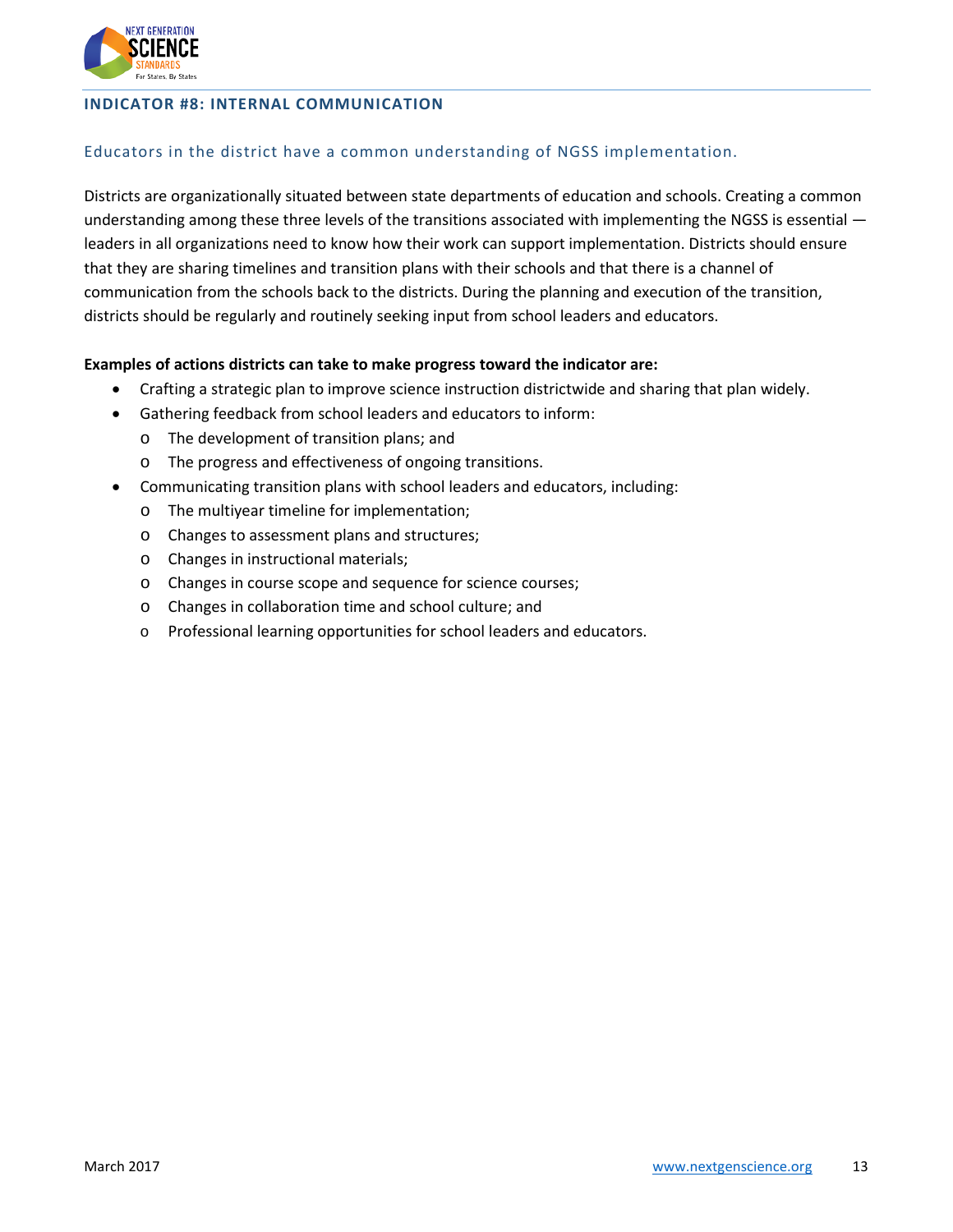

#### **INDICATOR #9: COMMUNITY COMMUNICATION**

# The community understands the shared goal of improving science education and the transitions associated with implementation of new science standards.

Improving science learning by implementing new standards requires substantial instructional shifts, and the district should make ongoing plans to communicate those shifts and what they mean for students, teachers, and classrooms to the surrounding community (e.g., families, parent groups, businesses, postsecondary institutions, or informal science educators). Schools are situated within communities, and when large changes are anticipated, ensuring that stakeholders have an opportunity to be engaged and provide feedback as plans develop is critical. When community members are included in those conversations, they can feel more involved in the science education efforts and are more likely to be partners in advancing these efforts. Communication should include logistical issues like assessment timelines but also information about what students will know and be able to do and how this improved science education will lead to better student outcomes and college and career readiness. Communication should be ongoing, direct, and in multiple directions — and remember that explaining without listening is a recipe for frustration.

- Providing the community, including the students themselves, with regular, clear communication about the transition to the NGSS, including:
	- o The multiyear timeline for implementation;
	- o Changes that will happen in the school during implementation, including how science classrooms and student work might look different during transitional phases and after full implementation;
	- $\circ$  A description of any mistakes that have been made during implementation, with plans to rectify them; and
	- o Changes to assessment plans and structures.
- Providing the community with information about the goals of the NGSS, including:
	- $\circ$  What students will know and be able to do at the end of each grade or grade band;
	- o How improved science for *all* students with increased instructional support and classroom time will lead to better student outcomes for all students;
	- o How students will learn science differently and how this new way of learning will prepare them for their next steps;
	- o How communities can support local implementation efforts (e.g., coordinating field trips to local science museums or other informal education centers); and
	- o The benefits to students of improved science education and the STEM opportunities available.
- Structuring community engagement to include opportunities for local stakeholders to provide feedback to inform refinement of implementation transition plans (e.g., participating in a dialogue at a parent and student science night).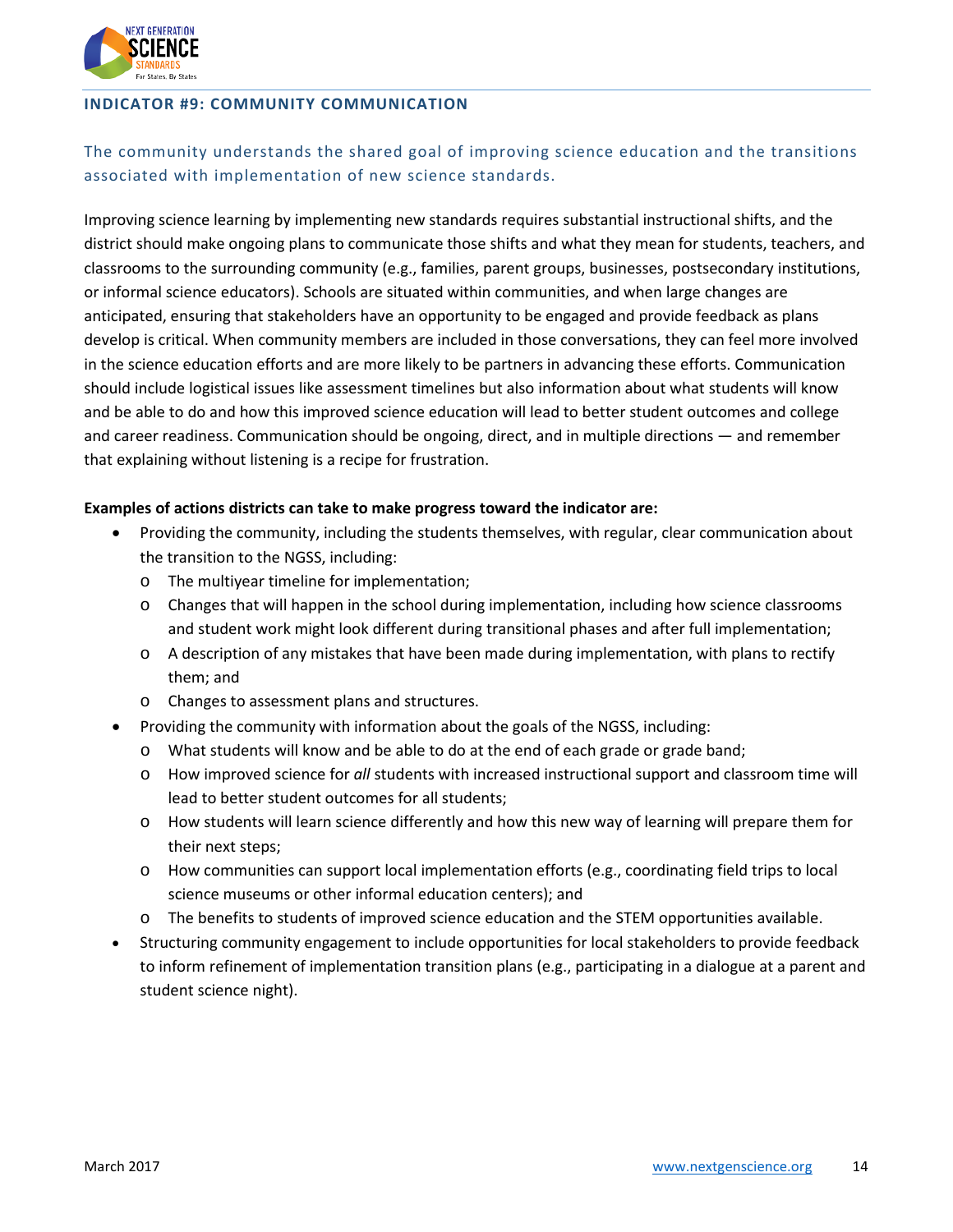

#### **INDICATOR #10: LEADERSHIP COLLABORATION WITH OTHER DISTRICTS**

# The district implementation leadership team collaborates with other districts to support NGSS implementation and shares solutions to common problems.

While districts may implement the NGSS under different conditions and contexts, opportunities to share expertise, strategies, materials developed, and results achieved with other districts can be incredibly valuable and can enhance the capacity of a district. Joining or establishing a network of districts or schools facing similar challenges can provide leadership teams with opportunities to discuss solutions and strategies.

- Forming collaborations with other districts to enhance district capacity by sharing resources for implementation (e.g., communications materials, professional development workshops).
- Creating opportunities throughout the year that allow for district-level education professionals to collaborate with other district professionals to support NGSS implementation (e.g., working together to evaluate instructional materials, visiting classrooms, analyzing assessment data).
- Leveraging joint funds to secure better pricing on teacher tools, classroom equipment, or technical assistance.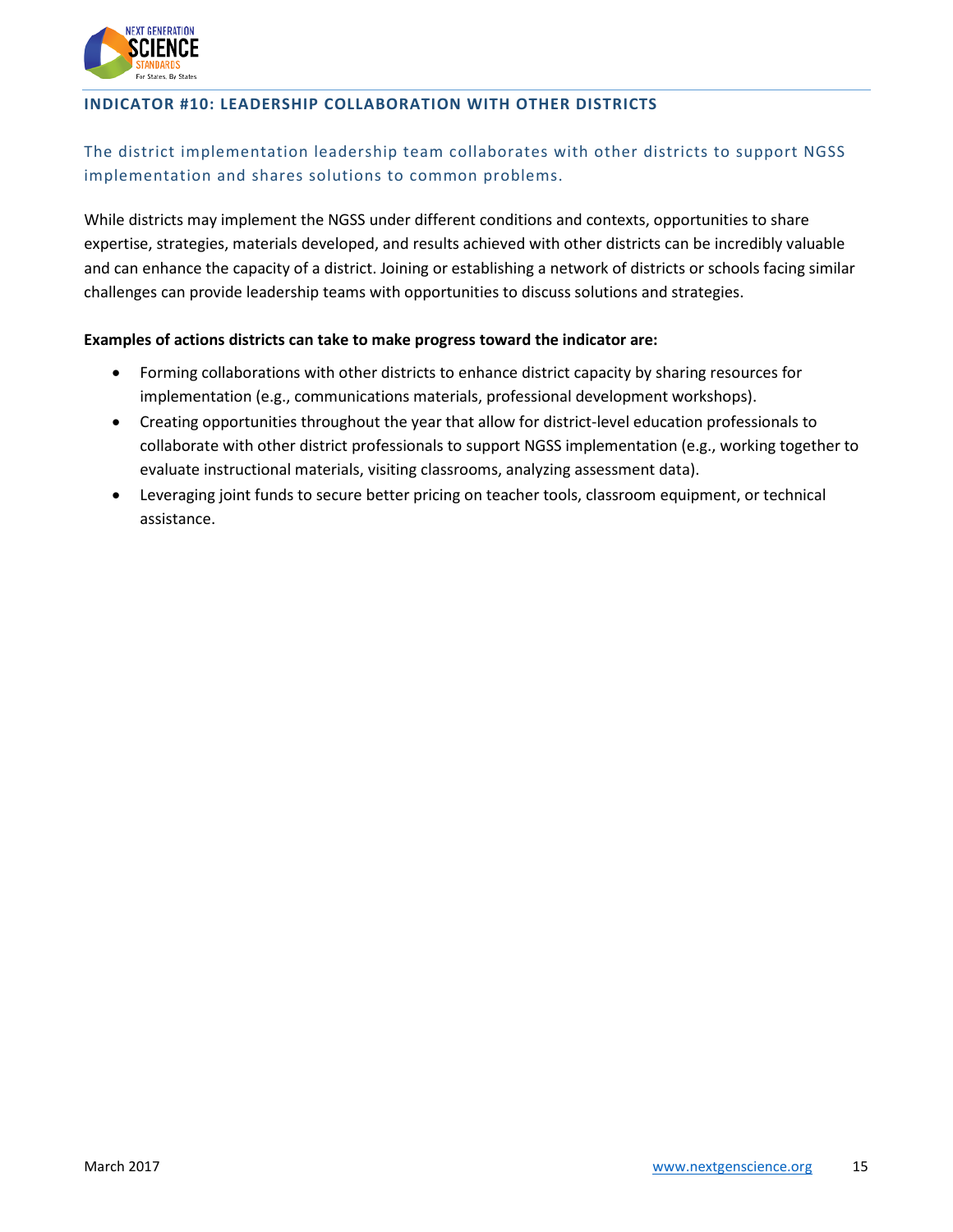

#### **INDICATOR #11: EDUCATOR COLLABORATION WITHIN AND ACROSS DISTRICTS**

#### Educators collaborate with other educators within and across districts.

Most districts have incredible capacity for science teaching and learning. Unfortunately, most of this capacity resides within the practices of individual teachers who do not have the mechanisms or avenues to share this knowledge with others. By creating networks of teachers, districts can tap into this capacity and accelerate their NGSS implementation efforts.

Establishing a network for educators to collaborate can provide opportunities for educators to share ideas about classroom strategies, successes and challenges, resources, assessments, and plans. Such networks are easier to start and sustain when they have common purposes and tools, such as the same instructional materials or the same end-of-course exams.

- Expecting or requiring that schools provide time continually throughout the school year for educators across schools to collaborate with:
	- o Other science educators of the same grade level (e.g., professional learning communities, gradelevel teams, high school departments);
	- o Science educators in different grade levels for vertical planning and coordination of instruction; and
	- o Educators from other content areas and initiatives, such as mathematics and English language arts, for coordination of instruction.
- Developing a mailing list or online platform for educators to virtually collaborate.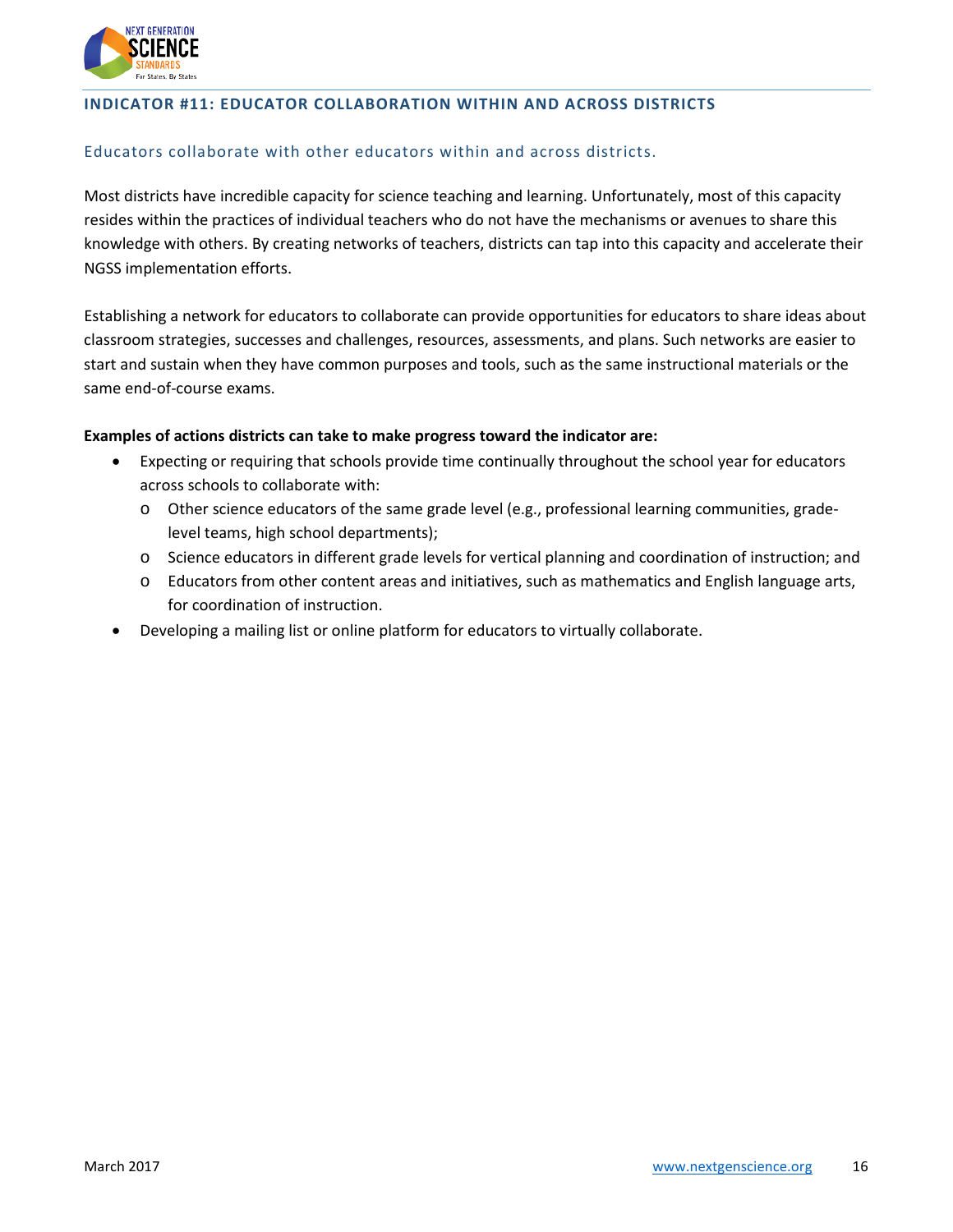

#### **INDICATOR #12: PARTNERSHIPS WITH EXTERNAL ORGANIZATIONS**

#### The district partners with external organizations for implementation support.

Many external organizations can help a district's science improvement efforts. Establishing a network with external partners can secure community support, expertise, and financial assistance for ongoing education needs. University departments generally have extensive scientific expertise and often have outreach resources that can help educate students, parents, and teachers. Businesses often have a vested interest in advancing scientific understanding — their products come from the discoveries of scientists — and can be allies in outreach and development. Local museums and afterschool programs provide content support and engaging activities for students and families, and they might be able to help with professional development. External partners can also help develop common language and understanding of the NGSS in the community and expose students to potential careers.

It is important to ensure that the purpose of any partnership furthers the goals of the district rather than adjusting the goals of the district to fit the mission of partner organization(s). Since the district has primary responsibility for educating students in science, the network should be configured to push for coherence and alignment of efforts with the district leading the work.

- Creating opportunities to form partnerships that support the district's goals by collaborating with nongovernmental organizations such as science centers, museums, or local businesses for community science-related events and resource sharing.
- Developing partnerships with researchers and postsecondary institutions to support professional learning opportunities.
- Developing a mailing list or online platform to collaborate and/or creating a meeting structure for educators to physically meet with external partners.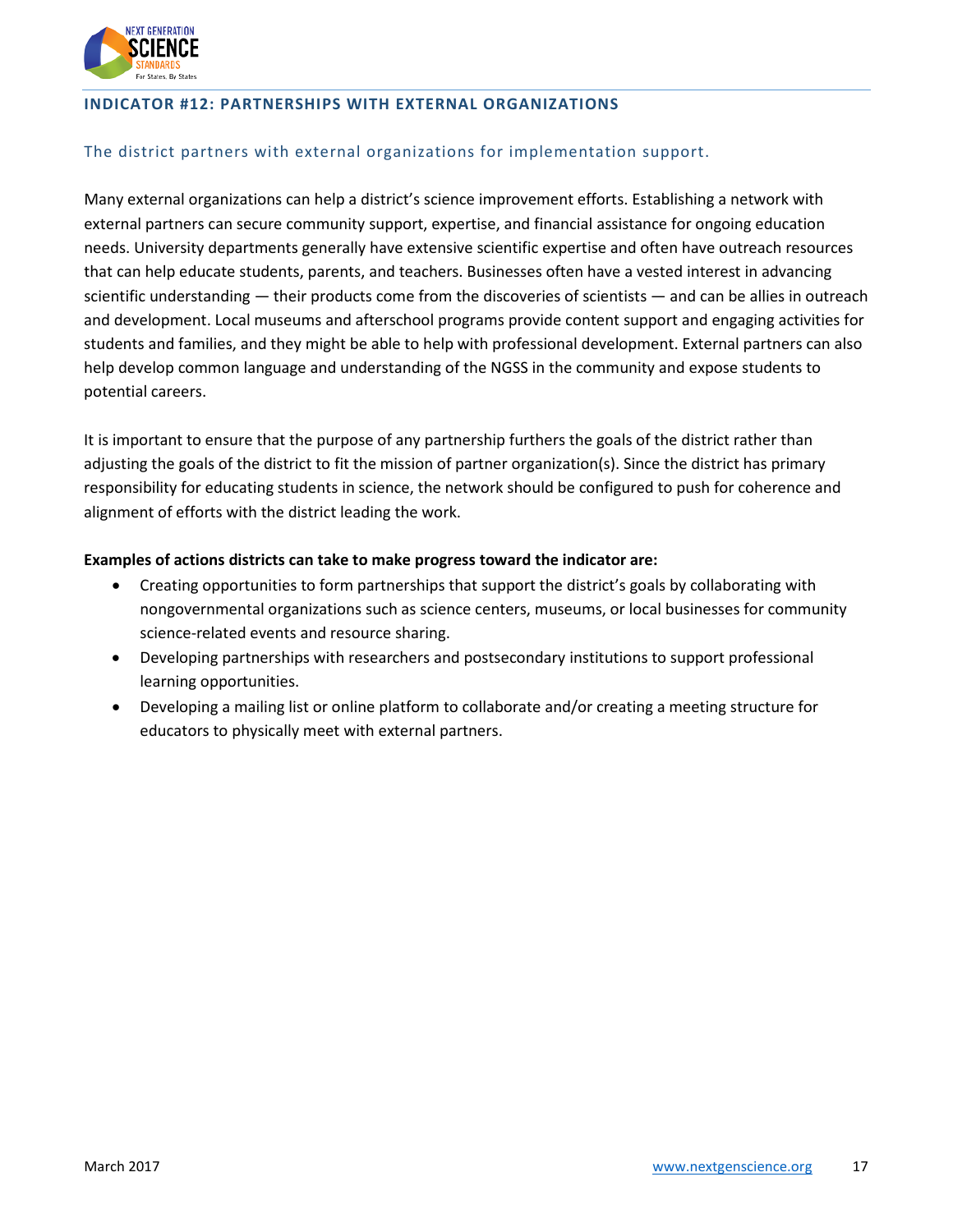

**RESULTS**

#### **INDICATOR #13:** STUDENT OUTCOMES

Student outcomes show evidence of three-dimensional science proficiency and engagement in science.

While the previous indicators address a variety of district-level inputs, a district should also look at student outputs to measure long-term success within programs. From the beginning of the implementation process, monitoring a variety of student outputs to use as baselines for comparisons against later years is important. In particular, districts should use data disaggregated by subgroup when monitoring student proficiency and engagement in science to ensure that all students are successfully receiving science instruction, especially those subgroups that have been traditionally underserved in science classrooms. The following metrics of student performance and engagement could help illustrate successful implementation of the NGSS several years into the process.

#### **Examples of student metrics districts can measure to help monitor this indicator are:**

- District assessment scores disaggregated by subgroup, allowing the district to monitor access and equity of science instruction in each grade band.
- Enrollment of students in advanced science courses (e.g., Chemistry 2, Physics 2), Advanced Placement or International Baccalaureate science courses, and dual enrollment in postsecondary institutions in STEM courses.
- End-of-quarter or semester exam scores.
- Numbers of science capstone or research projects.
- Survey responses from students about science courses, addressing topics such as:
	- o Whether the student finds science courses interesting and engaging;
	- o Whether the student might pursue a STEM career; and
	- o Whether the student participates in extracurricular STEM activities (e.g., clubs, internships, workbased learning).
- Students taking more than the minimum number of science courses required for high school graduation, including STEM and CTE courses, which could be measured by:
	- o Student course completion;
	- o Students gaining certificates or licenses; and
	- o Grades in STEM courses disaggregated by subgroup.